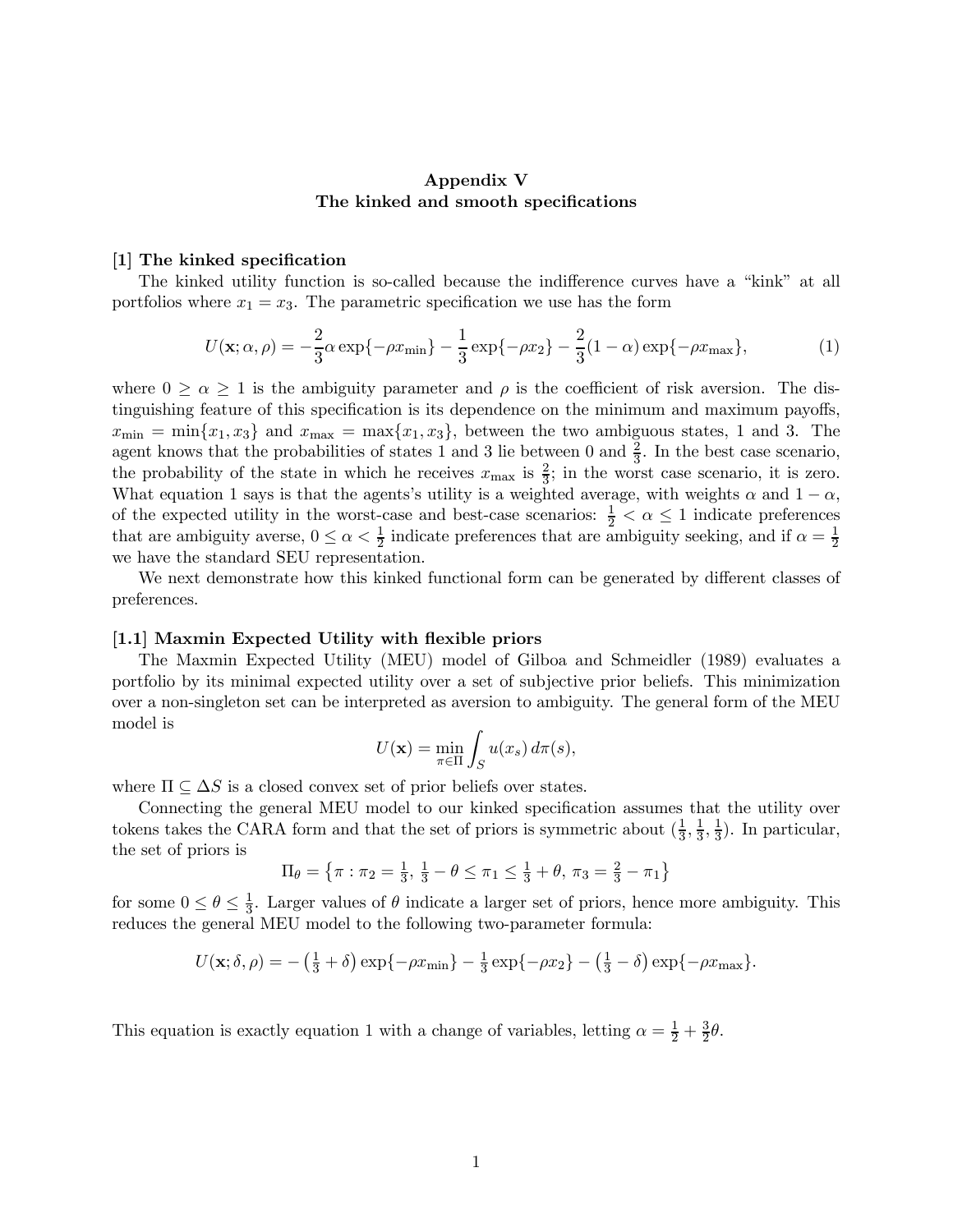## [1.2] Choquet Expected Utility with flexible capacity

The Choquet Expected Utility (CEU) model of Schmeidler (1989) is related to MEU and takes the following general form:

$$
U(\mathbf{x}) = \int_{S} u(x_s) d\nu(s),
$$

where  $\nu$  is a nonadditive capacity over the state space. Ambiguity in the CEU model is captured by the convexity of the capacity  $\nu^{1,2}$ .

Any CEU representation with a convex capacity can be rewritten as an MEU representation where the set of priors is the core of the capacity. Correspondingly, if we assume CARA utility over tokens and that the capacity is symmetric over the two ambiguous states, then the CEU model reduces to the parameterized MEU model with symmetric priors presented in the previous section. In particular, if the capacity obeys:

$$
\nu({1}) = \nu({3}) = \frac{1}{3} - \theta, \qquad \nu({2}) = \frac{1}{3}, \n\nu({1,2}) = \nu({2,3}) = \frac{2}{3} - \theta, \qquad \nu({1,3}) = \frac{2}{3},
$$

for some  $0 \le \theta \le \frac{1}{3}$ , then the implied Choquet integral reduces to equation 1, via the same change of variables  $\alpha = \frac{1}{2} + \frac{3}{2}\theta$ .

## [1.3] Contraction Expected Utility with fixed information

The contraction model of Gajdos et al. (2008) incorporates objective information about the set of possible prior distributions over states. It enriches the standard subjective setup by considering acts or portfolios paired with some set of objectively known possible priors. The agent partially contracts this set towards its center and then applies the MEU criterion to this smaller set of priors. The general representation is

$$
U(\mathbf{x}) = \min \left\{ \int_S u(x_s) d\pi(s) : \pi \in (1 - \epsilon) \{s(\Pi)\} + \epsilon \Pi \right\},\,
$$

where  $s(\Pi) \in \Delta S$  is the Steiner point (a geometric notion of the center) of the set  $\Pi$  of objectively specified priors.<sup>3</sup> Larger values of  $\epsilon \in [0,1]$  place more weight on the entire set of possible priors  $\Pi$ and, hence, suggest more ambiguity.

The experimental choice problem can be represented in this form, where every portfolio is paired with the same set of objective priors, namely  $\Pi = \{\pi : \pi_2 = \frac{1}{3} \text{ and } \pi_1 + \pi_3 = \frac{2}{3}\}\.$  Its Steiner point is  $s(\Pi) = \left(\frac{1}{3}, \frac{1}{3}, \frac{1}{3}\right)$ . As Hayashi and Wada (2010) mention, the contraction model with a fixed set of possible priors is identical to a special form of the MEU model. To be specific, maintaining the CARA form for utility over tokens, the contraction model reduces to:

$$
U(\mathbf{x};\epsilon,\rho) = -\left(\frac{1+\epsilon}{3}\right) \exp\{-\rho x_{\min}\} - \frac{1}{3} \exp\{-\rho x_2\} - \left(\frac{1-\epsilon}{3}\right) \exp\{-\rho x_{\max}\}.
$$

This is exactly the MEU model above with  $\theta = \frac{\epsilon}{3}$  and is the kinked specification in equation 1 with  $\alpha = \frac{1-\epsilon}{2}.$ 

<sup>&</sup>lt;sup>1</sup>The exact formula for integration with respect to a capacity can be found in Schmeidler (1989).<br><sup>2</sup>A capacity is convex if  $\nu(A \cup B) + \nu(A \cap B) \ge \nu(A) + \nu(B)$  for any sets A and B.

<sup>&</sup>lt;sup>3</sup>The convex combination of two sets  $A$  and  $B$  is defined as the union of their pointwise convex combinations:  $\lambda A + (1 - \lambda)B = {\lambda a + (1 - \lambda)b : a \in A, b \in B}.$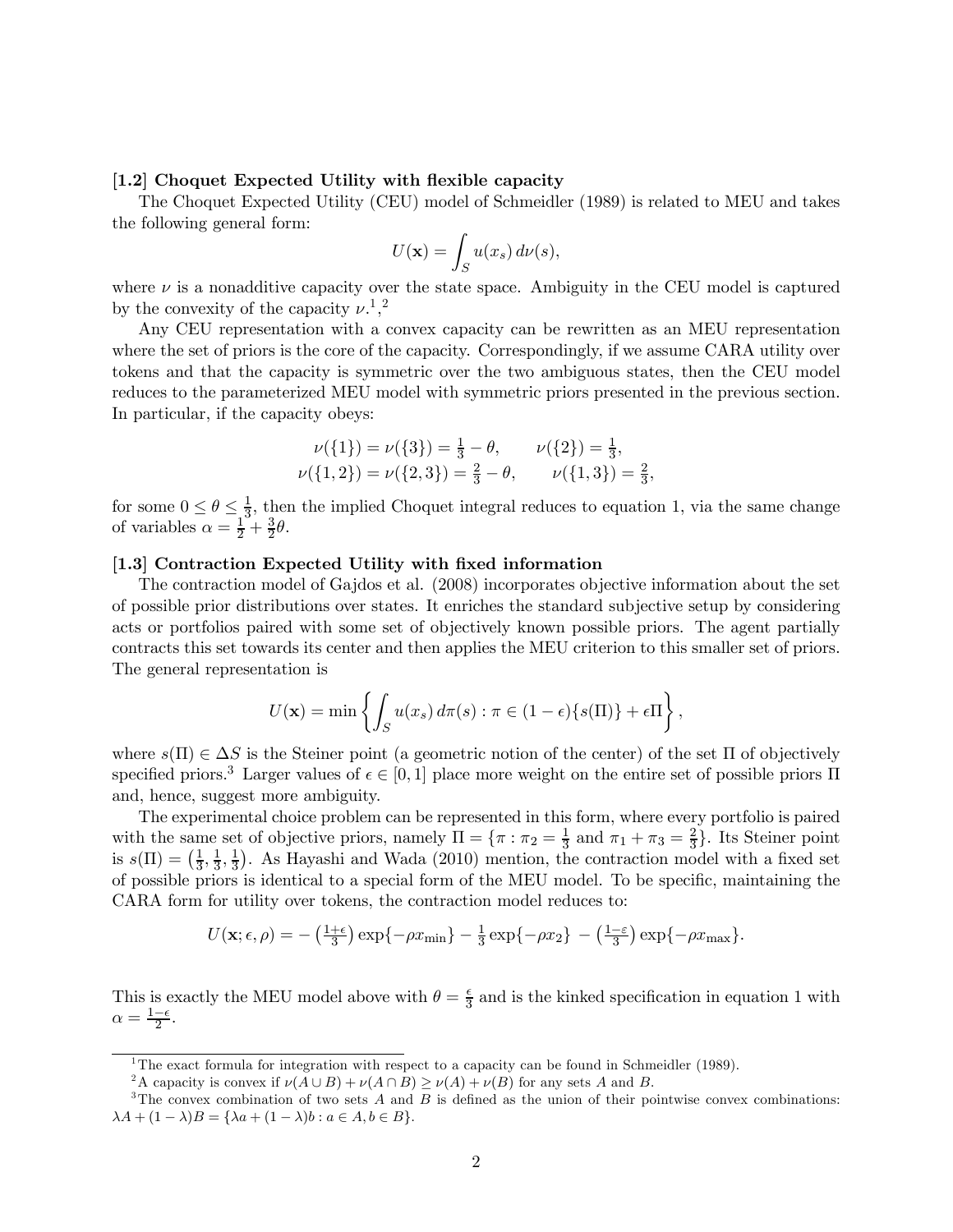### [1.4]  $\alpha$ -Maxmin Expected Utility with fixed priors

A proposed generalization of MEU is  $\alpha$ -Maxmin Expected Utility ( $\alpha$ -MEU) characterized by Ghirardato et al. (2004) and Olszewski (2006), which evaluates each portfolio by a convex combination of its minimal and maximal expected utilities over some set of subjective prior beliefs over states.

The general form of the  $\alpha$ -MEU model is

$$
U(\mathbf{x}) = \alpha \cdot \min_{\pi \in \Pi} \int u(x_s) d\pi(s) + (1 - \alpha) \cdot \max_{\pi \in \Pi} \int u(x_s) d\pi(s),
$$

where  $\Pi \subseteq \Delta S$  is a closed convex set of distributions over states and  $\alpha \in [0,1]$  reflects the relative weight of the worst versus the best possible expected utility of x given  $\Pi$ . Hence,  $\alpha$  serves as a parameter reflecting ambiguity aversion. (In the most general case, the  $\alpha$ -MEU parameter could depend on the portfolio under consideration  $\alpha(\mathbf{x})$ .)

If we assume that  $u$  has the CARA form and that the set of priors  $\Pi$  is the entire set of distributions consistent with the objective information in the experiment,  $\Pi = \{\pi : \pi_2 = \frac{1}{3}\}\$ , this reduces to the two-parameter formula in equation 1. The weight  $\alpha$  and the set of priors  $\Pi$  in the  $\alpha$ -MEU model cannot be separately identified. In fact, Siniscalchi (2006) proves that the  $\alpha$ -MEU and MEU models are generally confounded in the symmetric case: any MEU representation with some fixed symmetric set of priors can be rewritten as one of a continuum of  $\alpha$ -MEU representations with arbitrarily small alternative sets of priors.

In all of the models described above, the parameter  $\alpha$  that appears in equation 1 depends on the set  $\Pi$  (or the capacity  $\nu$  in the case of CEU). Unless the set  $\Pi$  is objectively known, knowledge of the estimated parameter  $\alpha$  does not allow us to characterize the degree of ambiguity aversion independently of the degree of ambiguity in the decision problem. In any case, the lack of identification is inherent in these theoretical models, rather than a feature of our data. When we adopt the MEU interpretation, we are fixing  $\alpha = 1$  and allowing the set of priors to vary; when we adopt the  $\alpha$ -MEU interpretation, we are fixing the set of priors and allowing  $\alpha$  to vary. To simplify the exposition and facilitate comparisons, we adopted the second convention as our main interpretation.

#### [2] The smooth specification

Our second utility specification is differentiable everywhere. The utility of a portfolio  $x =$  $(x_1, x_2, x_3)$  takes the form

$$
U(\mathbf{x}; \alpha, \rho) = \frac{1}{\alpha} \int_0^{\frac{2}{3}} -\exp\left\{-\alpha \left( \begin{array}{c} -\pi_1 \exp\{-\rho x_1\} - \frac{1}{3} \exp\{-\rho x_2\} \\ -\left(\frac{2}{3} - \pi_1\right) \exp\{-\rho x_3\} \end{array} \right) \right\} d\pi_1,
$$
 (2)

This specification involves two iterated integrals. First, the formula inside the parentheses is the expected value of the CARA utility of the portfolio  $x$  when the probability of the first state is known to be  $\pi_1$ . Next, the integral ranging from 0 to  $\frac{2}{3}$  takes the expectation of these expected utilities with respect to the uniform distribution for  $\pi_1$ , with each expected utility transformed using a CARA aggregator. The utility function is normalized by  $\frac{1}{\alpha}$  so that utility does not go to zero as  $\alpha$  approaches zero.

While the kinked specification can be interpreted using a variety of different models, the smooth specification is really motivated by a single model. A recent view of ambiguity aversion (Ergin and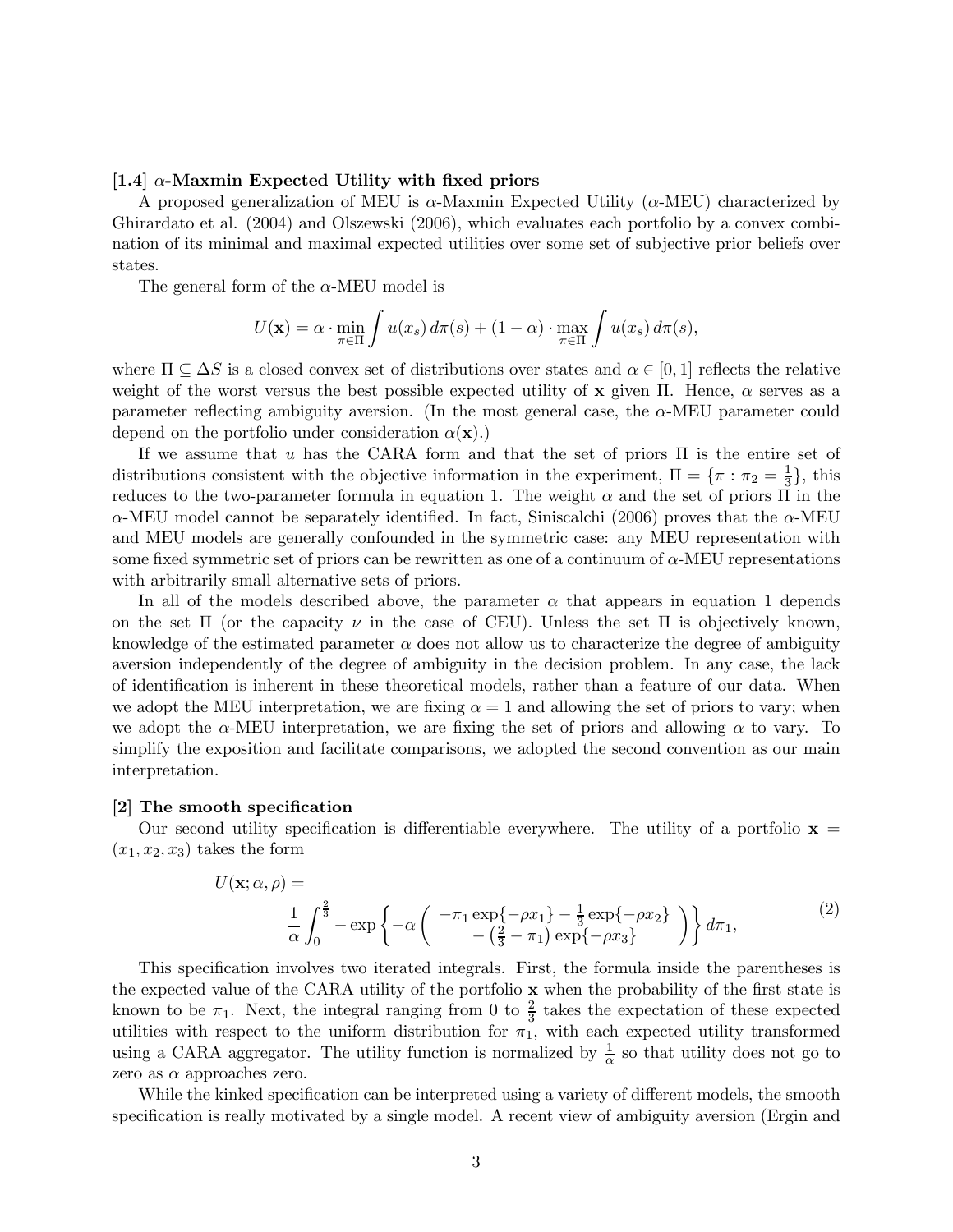Gul, 2004; Klibanoff et al., 2005; Nau, 2005; and Seo, 2007; as well as related work by Halevy and Feltkamp, 2005; Giraud, 2006; and Ahn, 2008) assumes the agent has a subjective (secondorder) distribution  $\mu$  over the possible (first-order) prior beliefs  $\pi$  over states. Unsure which of the possible first-order prior beliefs actually governs the states, the agent transforms the expected utilities for all prior beliefs  $\pi$  by a concave function  $\varphi$  before integrating these utilities with respect to his second-order distribution  $\mu$ . This procedure is entirely analogous to the transformation of wealth into cardinal utility before computing expected utility under risk. The concavity of this transformation captures ambiguity aversion. We follow Halevy (2007) in referring to this model as Recursive Expected Utility (REU), owing to its recursive double expectation.

The general form of the REU model is

$$
U(\mathbf{x}) = \int_{\Delta S} \varphi \left( \int_S u(x_s) \, d\pi(s) \right) d\mu(\pi),
$$

where  $\mu \in \Delta(\Delta(S))$  is a (second-order) distribution over possible priors  $\pi$  on S and  $\varphi : u(\mathbf{R}_{+}) \to \mathbf{R}$ is a possibly nonlinear transformation over expected utility levels.4

To facilitate comparison with the kinked specification, we reduce the REU model to two parameters. Assuming that

$$
\varphi(z) = -e^{-\alpha z},
$$

which replicates the constant curvature of  $u$ , and that  $\mu$  is uniformly distributed over the set of priors consistent with the objective information  $\Pi = \{\pi : \pi_2 = \frac{1}{3}\},\$  this specializes to the two-parameter formula in equation 2. Here,  $\alpha$  reflects the curvature of the aggregator  $\varphi$  and hence measures the degree of ambiguity aversion/seeking: any  $\alpha > 0$  indicate preferences that are ambiguity averse,  $\alpha$  < 0 indicate preferences that are ambiguity seeking, and as  $\alpha \to 0$  we approach the standard SEU representation.

One of the crucial features of the REU specification is its reliance on a cardinal utility indicator. Unlike the preferences generated by SEU, MEU and  $\alpha$ -MEU, which are invariant to affine transformations of the utility function  $u(\cdot)$ , the preferences generated by REU are not independent of a change in the scale of utility. For example, if we introduce a scale parameter and set  $u(x) = -Ae^{-\rho x}$ , the concavity of the transformation  $\varphi$  implies that the ranking of uncertain prospects will not be invariant to changes in A. Since the parameters  $\alpha$  and A enter equation 2 only in the form of the product  $\alpha A$ , we can estimate  $\alpha A$  but cannot identify the values of  $\alpha$  and A separately. If we assume a common scale factor for all subjects, say  $A = 1$ , interpersonal comparisons of ambiguity aversion will still be affected by risk aversion. A higher coefficient of absolute risk aversion,  $\rho$ , will reduce the range of the function  $u(x) = -e^{-\rho x}$  and, hence, will reduce the ambiguity to which the agent is exposed. We can normalize the ambiguity parameters to take into account the different ranges of expected utility for different subjects, but the meaning of such comparisons is not clear.

#### [3] Restricted specifications

In addition to the kinked and smooth specifications, we consider two important special cases. The first corresponds to SEU in the sense of Savage, while the second corresponds to an extreme form of MEU. Each is derived by setting the ambiguity parameter equal to some extreme value.

<sup>&</sup>lt;sup>4</sup>Here,  $\Delta(\Delta(S))$  denotes the space of all probability measures over  $\Delta(S)$ , the set of all probability distributions on  $S$ .